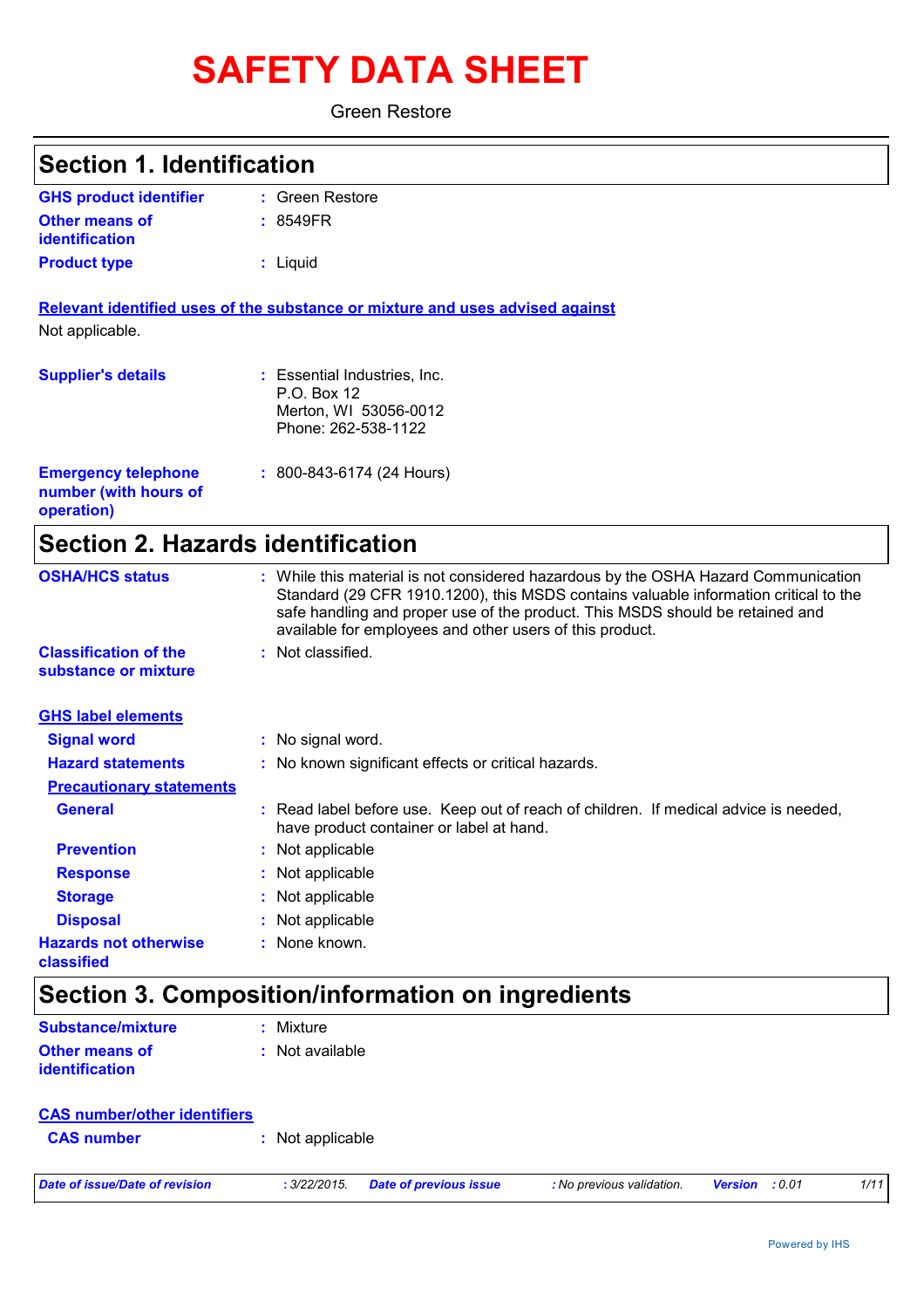### **Section 3. Composition/information on ingredients**

| <b>Product code</b><br>: 8549FR |               |                   |
|---------------------------------|---------------|-------------------|
| <b>Ingredient name</b>          | $\frac{9}{6}$ | <b>CAS number</b> |
| (2-methoxymethylethoxy)propanol | 1 - 5         | 34590-94-8        |
| Alcohols, C12-13, ethoxylated   | $1 - 5$       | 66455-14-9        |
| 2-(2-butoxyethoxy)ethanol       | $ 0 - 1 $     | $112 - 34 - 5$    |

Any concentration shown as a range is to protect confidentiality or is due to batch variation.

**There are no additional ingredients present which, within the current knowledge of the supplier and in the concentrations applicable, are classified as hazardous to health or the environment and hence require reporting in this section.**

**Occupational exposure limits, if available, are listed in Section 8.**

### **Section 4. First aid measures**

#### **Description of necessary first aid measures**

| <b>Eye contact</b>  | : Immediately flush eyes with plenty of water, occasionally lifting the upper and lower<br>eyelids. Check for and remove any contact lenses. Get medical attention if irritation<br>occurs.                                                                                                                                                            |
|---------------------|--------------------------------------------------------------------------------------------------------------------------------------------------------------------------------------------------------------------------------------------------------------------------------------------------------------------------------------------------------|
| <b>Inhalation</b>   | : Remove victim to fresh air and keep at rest in a position comfortable for breathing. Get<br>medical attention if symptoms occur.                                                                                                                                                                                                                     |
| <b>Skin contact</b> | : Flush contaminated skin with plenty of water. Remove contaminated clothing and<br>shoes. Get medical attention if symptoms occur.                                                                                                                                                                                                                    |
| <b>Ingestion</b>    | : Wash out mouth with water. Remove victim to fresh air and keep at rest in a position<br>comfortable for breathing. If material has been swallowed and the exposed person is<br>conscious, give small quantities of water to drink. Do not induce vomiting unless<br>directed to do so by medical personnel. Get medical attention if symptoms occur. |

#### **Most important symptoms/effects, acute and delayed**

#### **Protection of first-aiders** : No action shall be taken involving any personal risk or without suitable training. **Notes to physician <b>:** Treat symptomatically. Contact poison treatment specialist immediately if large quantities have been ingested or inhaled. **Specific treatments :** No specific treatment. **Inhalation :** No known significant effects or critical hazards. **Ingestion :** No known significant effects or critical hazards. **Skin contact :** No known significant effects or critical hazards. **Eye contact :** No known significant effects or critical hazards. **Over-exposure signs/symptoms Skin contact Ingestion Inhalation :** No specific data. No specific data. **:** No specific data. **: Eye contact :** No specific data. **Potential acute health effects Indication of immediate medical attention and special treatment needed, if necessary**

#### **See toxicological information (Section 11)**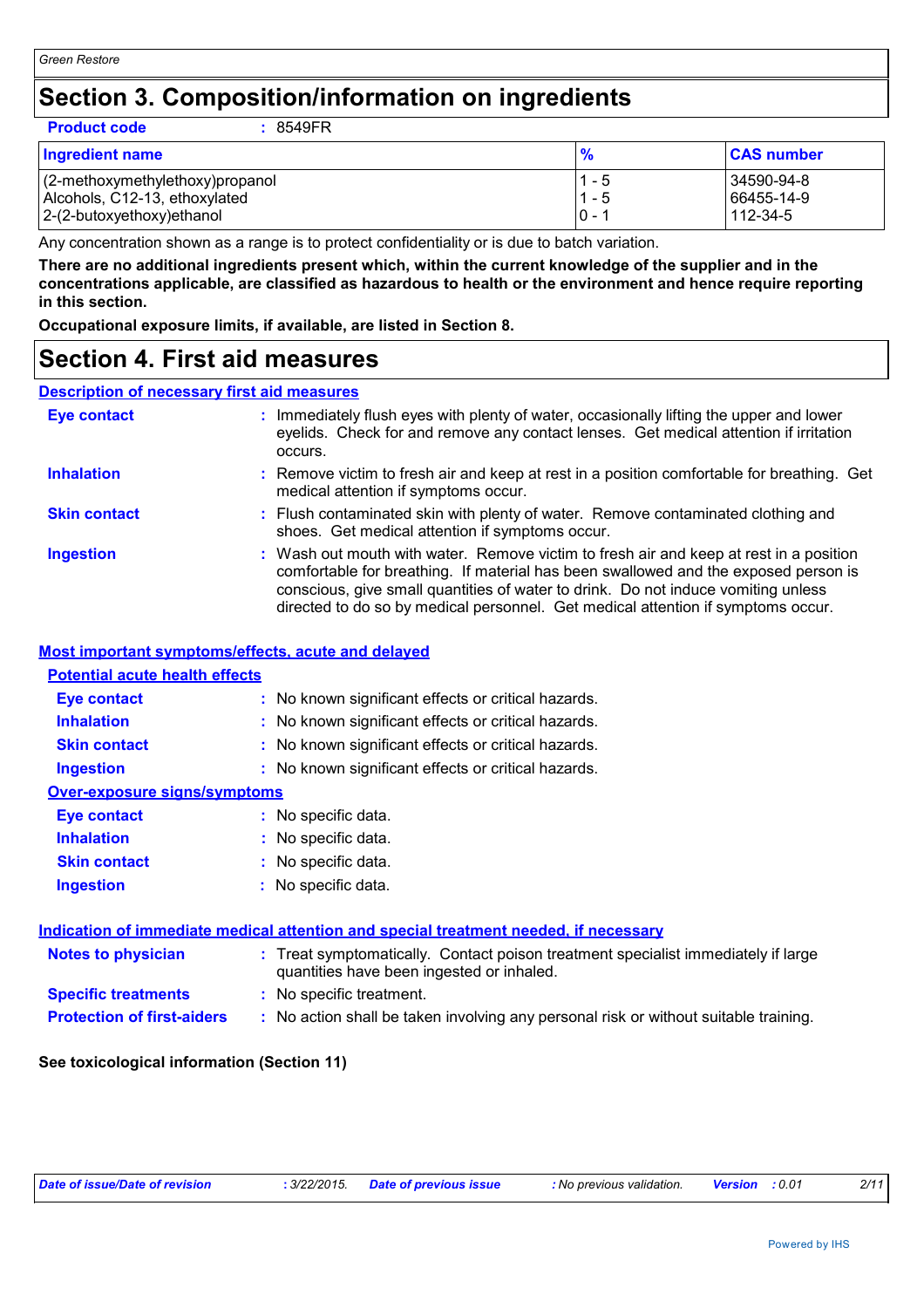### **Section 5. Fire-fighting measures**

| <b>Extinguishing media</b>                               |                                                                                                                                                                                                     |
|----------------------------------------------------------|-----------------------------------------------------------------------------------------------------------------------------------------------------------------------------------------------------|
| <b>Suitable extinguishing</b><br>media                   | : Use an extinguishing agent suitable for the surrounding fire.                                                                                                                                     |
| <b>Unsuitable extinguishing</b><br>media                 | : None known.                                                                                                                                                                                       |
| <b>Specific hazards arising</b><br>from the chemical     | : In a fire or if heated, a pressure increase will occur and the container may burst.                                                                                                               |
| <b>Hazardous thermal</b><br>decomposition products       | Decomposition products may include the following materials:<br>carbon dioxide<br>carbon monoxide                                                                                                    |
| <b>Special protective actions</b><br>for fire-fighters   | : Promptly isolate the scene by removing all persons from the vicinity of the incident if<br>there is a fire. No action shall be taken involving any personal risk or without suitable<br>training. |
| <b>Special protective</b><br>equipment for fire-fighters | : Fire-fighters should wear appropriate protective equipment and self-contained breathing<br>apparatus (SCBA) with a full face-piece operated in positive pressure mode.                            |

### **Section 6. Accidental release measures**

|                                                       | <b>Personal precautions, protective equipment and emergency procedures</b>                                                                                                                                                                                                                                                                                                                                                                                                                                                                                                               |
|-------------------------------------------------------|------------------------------------------------------------------------------------------------------------------------------------------------------------------------------------------------------------------------------------------------------------------------------------------------------------------------------------------------------------------------------------------------------------------------------------------------------------------------------------------------------------------------------------------------------------------------------------------|
| For non-emergency<br>personnel                        | : No action shall be taken involving any personal risk or without suitable training.<br>Evacuate surrounding areas. Keep unnecessary and unprotected personnel from<br>entering. Do not touch or walk through spilled material. Put on appropriate personal<br>protective equipment.                                                                                                                                                                                                                                                                                                     |
| For emergency responders :                            | If specialised clothing is required to deal with the spillage, take note of any information<br>in Section 8 on suitable and unsuitable materials. See also the information in "For non-<br>emergency personnel".                                                                                                                                                                                                                                                                                                                                                                         |
| <b>Environmental precautions</b>                      | : Avoid dispersal of spilled material and runoff and contact with soil, waterways, drains<br>and sewers. Inform the relevant authorities if the product has caused environmental<br>pollution (sewers, waterways, soil or air).                                                                                                                                                                                                                                                                                                                                                          |
| Methods and materials for containment and cleaning up |                                                                                                                                                                                                                                                                                                                                                                                                                                                                                                                                                                                          |
| <b>Small spill</b>                                    | Stop leak if without risk. Move containers from spill area. Dilute with water and mop up<br>t.<br>if water-soluble. Alternatively, or if water-insoluble, absorb with an inert dry material and<br>place in an appropriate waste disposal container. Dispose of via a licensed waste<br>disposal contractor.                                                                                                                                                                                                                                                                             |
| <b>Large spill</b>                                    | Stop leak if without risk. Move containers from spill area. Prevent entry into sewers,<br>water courses, basements or confined areas. Wash spillages into an effluent treatment<br>plant or proceed as follows. Contain and collect spillage with non-combustible,<br>absorbent material e.g. sand, earth, vermiculite or diatomaceous earth and place in<br>container for disposal according to local regulations (see Section 13). Dispose of via a<br>licensed waste disposal contractor. Note: see Section 1 for emergency contact<br>information and Section 13 for waste disposal. |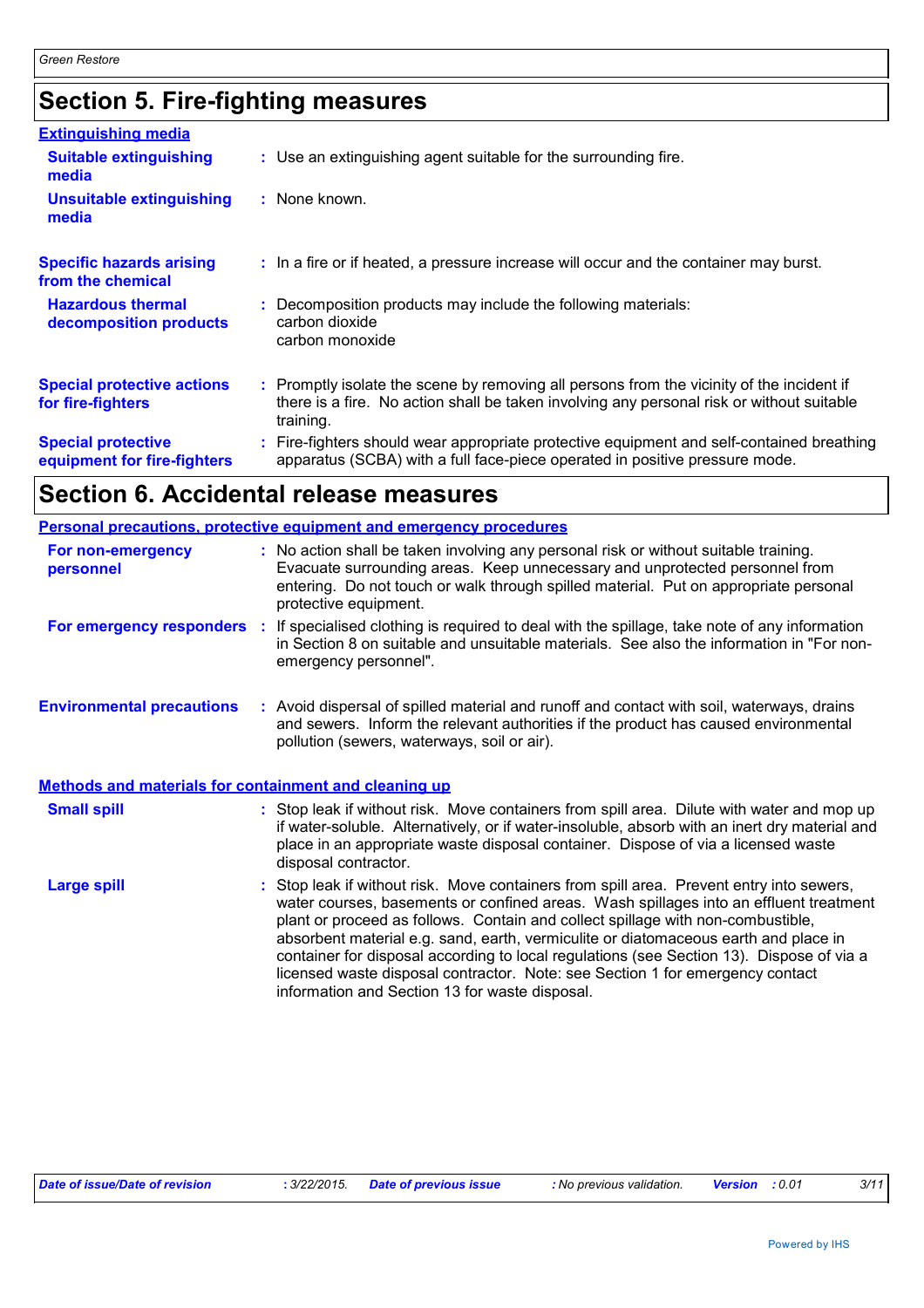### **Section 7. Handling and storage**

| <b>Precautions for safe handling</b>                                      |    |                                                                                                                                                                                                                                                                                                                                                                                                                                                                                            |
|---------------------------------------------------------------------------|----|--------------------------------------------------------------------------------------------------------------------------------------------------------------------------------------------------------------------------------------------------------------------------------------------------------------------------------------------------------------------------------------------------------------------------------------------------------------------------------------------|
| <b>Protective measures</b>                                                |    | : Put on appropriate personal protective equipment (see Section 8).                                                                                                                                                                                                                                                                                                                                                                                                                        |
| <b>Advice on general</b><br>occupational hygiene                          |    | : Eating, drinking and smoking should be prohibited in areas where this material is<br>handled, stored and processed. Workers should wash hands and face before eating,<br>drinking and smoking. Remove contaminated clothing and protective equipment before<br>entering eating areas. See also Section 8 for additional information on hygiene<br>measures.                                                                                                                              |
| <b>Conditions for safe storage,</b><br>including any<br>incompatibilities | ÷. | Store in accordance with local regulations. Store in original container protected from<br>direct sunlight in a dry, cool and well-ventilated area, away from incompatible materials<br>and food and drink. Keep container tightly closed and sealed until ready for use.<br>Containers that have been opened must be carefully resealed and kept upright to<br>prevent leakage. Do not store in unlabeled containers. Use appropriate containment to<br>avoid environmental contamination. |

### **Section 8. Exposure controls/personal protection**

### **Control parameters**

### **Occupational exposure limits**

| <b>Ingredient name</b>          | <b>Exposure limits</b>                                            |
|---------------------------------|-------------------------------------------------------------------|
| (2-methoxymethylethoxy)propanol | <b>ACGIH TLV (United States, 6/2013).</b>                         |
|                                 | Absorbed through skin.                                            |
|                                 | TWA: 100 ppm 8 hours.                                             |
|                                 | TWA: 606 mg/m <sup>3</sup> 8 hours.                               |
|                                 | STEL: 150 ppm 15 minutes.                                         |
|                                 | STEL: 909 mg/m <sup>3</sup> 15 minutes.                           |
|                                 | OSHA PEL 1989 (United States, 3/1989).                            |
|                                 | Absorbed through skin.                                            |
|                                 | TWA: 100 ppm 8 hours.                                             |
|                                 | TWA: 600 mg/m <sup>3</sup> 8 hours.                               |
|                                 | STEL: 150 ppm 15 minutes.                                         |
|                                 | STEL: 900 mg/m <sup>3</sup> 15 minutes.                           |
|                                 | NIOSH REL (United States, 10/2013).                               |
|                                 | Absorbed through skin.                                            |
|                                 | TWA: 100 ppm 10 hours.                                            |
|                                 | TWA: 600 mg/m <sup>3</sup> 10 hours.<br>STEL: 150 ppm 15 minutes. |
|                                 | STEL: 900 mg/m <sup>3</sup> 15 minutes.                           |
|                                 | OSHA PEL (United States, 2/2013).                                 |
|                                 | Absorbed through skin.                                            |
|                                 | TWA: 100 ppm 8 hours.                                             |
|                                 | TWA: 600 mg/m <sup>3</sup> 8 hours.                               |
|                                 |                                                                   |
| 2-(2-butoxyethoxy)ethanol       | <b>ACGIH TLV (United States, 6/2013).</b>                         |
|                                 | TWA: 10 ppm 8 hours. Form: Inhalable                              |
|                                 | fraction and vapor                                                |

| <b>Appropriate engineering</b>                   | : Good general ventilation should be sufficient to control worker exposure to airborne                                                                                                                                                                                                                                          |
|--------------------------------------------------|---------------------------------------------------------------------------------------------------------------------------------------------------------------------------------------------------------------------------------------------------------------------------------------------------------------------------------|
| <b>controls</b>                                  | contaminants.                                                                                                                                                                                                                                                                                                                   |
| <b>Environmental exposure</b><br><b>controls</b> | : Emissions from ventilation or work process equipment should be checked to ensure<br>they comply with the requirements of environmental protection legislation. In some<br>cases, fume scrubbers, filters or engineering modifications to the process equipment<br>will be necessary to reduce emissions to acceptable levels. |

| Date of issue/Date of revision | : 3/22/2015. Date of previous issue | No previous validation. <b>Version</b> : 0.01 |  |  |
|--------------------------------|-------------------------------------|-----------------------------------------------|--|--|
|                                |                                     |                                               |  |  |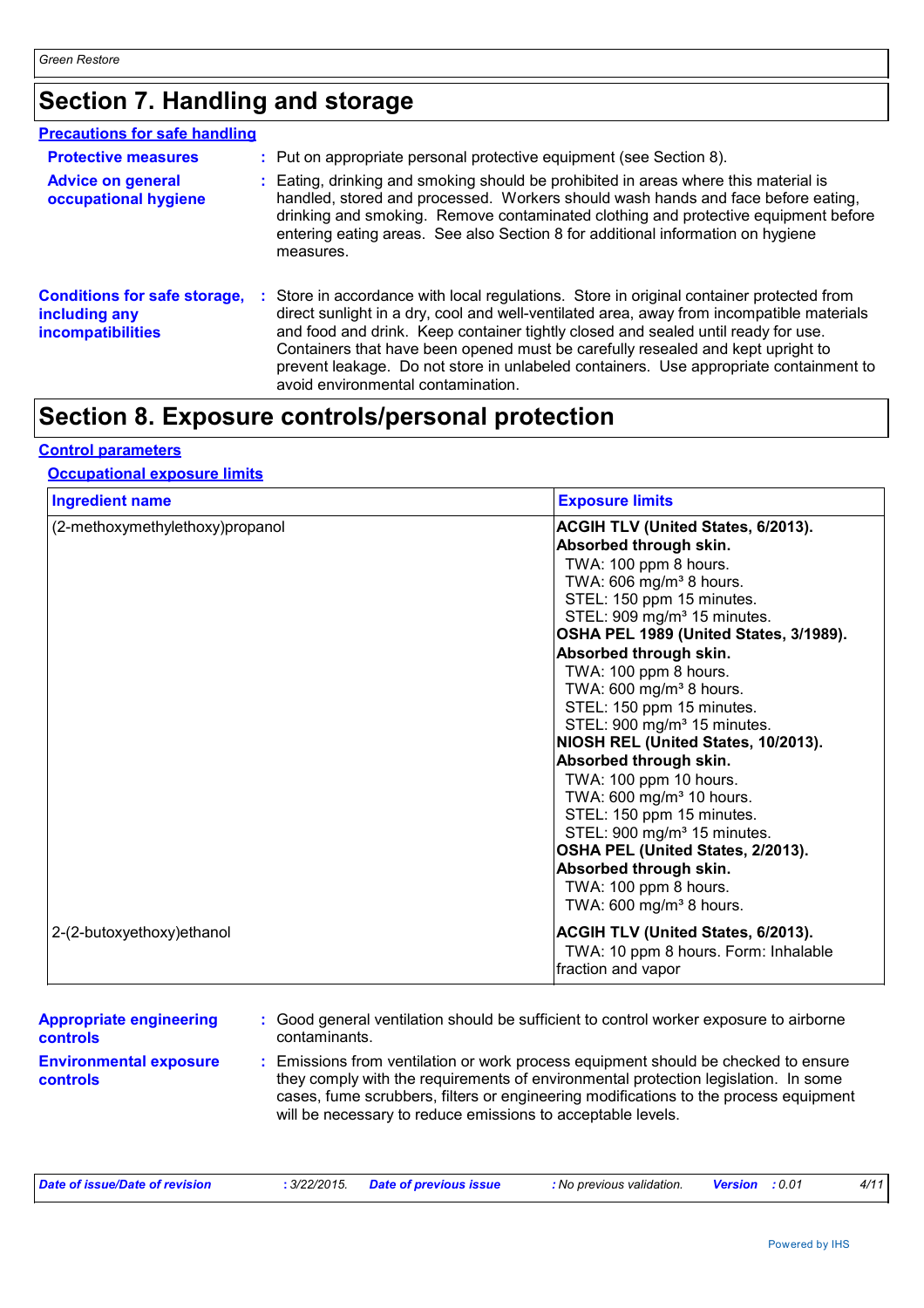### **Section 8. Exposure controls/personal protection**

| <b>Individual protection measures</b> |                                                                                                                                                                                                                                                                                                                                                                                                   |
|---------------------------------------|---------------------------------------------------------------------------------------------------------------------------------------------------------------------------------------------------------------------------------------------------------------------------------------------------------------------------------------------------------------------------------------------------|
| <b>Hygiene measures</b>               | : Wash hands, forearms and face thoroughly after handling chemical products, before<br>eating, smoking and using the lavatory and at the end of the working period.<br>Appropriate techniques should be used to remove potentially contaminated clothing.<br>Wash contaminated clothing before reusing. Ensure that eyewash stations and safety<br>showers are close to the workstation location. |
| <b>Eye/face protection</b>            | : Safety eyewear complying with an approved standard should be used when a risk<br>assessment indicates this is necessary to avoid exposure to liquid splashes, mists,<br>gases or dusts. If contact is possible, the following protection should be worn, unless<br>the assessment indicates a higher degree of protection: safety glasses with side-<br>shields.                                |
| <b>Skin protection</b>                |                                                                                                                                                                                                                                                                                                                                                                                                   |
| <b>Hand protection</b>                | : Chemical-resistant, impervious gloves complying with an approved standard should be<br>worn at all times when handling chemical products if a risk assessment indicates this is<br>necessary.                                                                                                                                                                                                   |
| <b>Body protection</b>                | : Personal protective equipment for the body should be selected based on the task being<br>performed and the risks involved and should be approved by a specialist before<br>handling this product.                                                                                                                                                                                               |
| <b>Other skin protection</b>          | : Appropriate footwear and any additional skin protection measures should be selected<br>based on the task being performed and the risks involved and should be approved by a<br>specialist before handling this product.                                                                                                                                                                         |
| <b>Respiratory protection</b>         | : Use a properly fitted, air-purifying or air-fed respirator complying with an approved<br>standard if a risk assessment indicates this is necessary. Respirator selection must be<br>based on known or anticipated exposure levels, the hazards of the product and the safe<br>working limits of the selected respirator.                                                                        |

### **Section 9. Physical and chemical properties**

#### **Appearance**

| <b>Physical state</b>                             | : Liquid                             |                                                       |                           |                |        |      |
|---------------------------------------------------|--------------------------------------|-------------------------------------------------------|---------------------------|----------------|--------|------|
| <b>Color</b>                                      | : Yellow                             |                                                       |                           |                |        |      |
| Odor                                              | : Citrus                             |                                                       |                           |                |        |      |
| <b>Odor threshold</b>                             | : Not available                      |                                                       |                           |                |        |      |
| pH                                                | $: 6.8 \text{ to } 7.8$              |                                                       |                           |                |        |      |
| <b>Melting point</b>                              | : $0^{\circ}$ C (32 $^{\circ}$ F)    |                                                       |                           |                |        |      |
| <b>Boiling point</b>                              | : $100^{\circ}$ C (212 $^{\circ}$ F) |                                                       |                           |                |        |      |
| <b>Flash point</b>                                |                                      | : Closed cup: $>93.334^{\circ}$ C ( $>200^{\circ}$ F) |                           |                |        |      |
| <b>Evaporation rate</b>                           | : Not available                      |                                                       |                           |                |        |      |
| <b>Flammability (solid, gas)</b>                  | : Not available                      |                                                       |                           |                |        |      |
| Lower and upper explosive<br>(flammable) limits   | : Not available                      |                                                       |                           |                |        |      |
| <b>Vapor pressure</b>                             |                                      | $:$ <4 kPa (<30 mm Hg) [room temperature]             |                           |                |        |      |
| <b>Vapor density</b>                              | : $<$ 1 [Air = 1]                    |                                                       |                           |                |        |      |
| <b>Specific gravity</b>                           | $: 1$ g/cm <sup>3</sup>              |                                                       |                           |                |        |      |
| <b>Solubility</b>                                 | : Not available                      |                                                       |                           |                |        |      |
| <b>Partition coefficient: n-</b><br>octanol/water | : Not available                      |                                                       |                           |                |        |      |
| <b>Auto-ignition temperature</b>                  | : Not available                      |                                                       |                           |                |        |      |
| <b>Viscosity</b>                                  | : Not available                      |                                                       |                           |                |        |      |
| <b>VOC content</b>                                | $:5\%$                               |                                                       |                           |                |        |      |
| <b>Date of issue/Date of revision</b>             | : 3/22/2015.                         | <b>Date of previous issue</b>                         | : No previous validation. | <b>Version</b> | : 0.01 | 5/11 |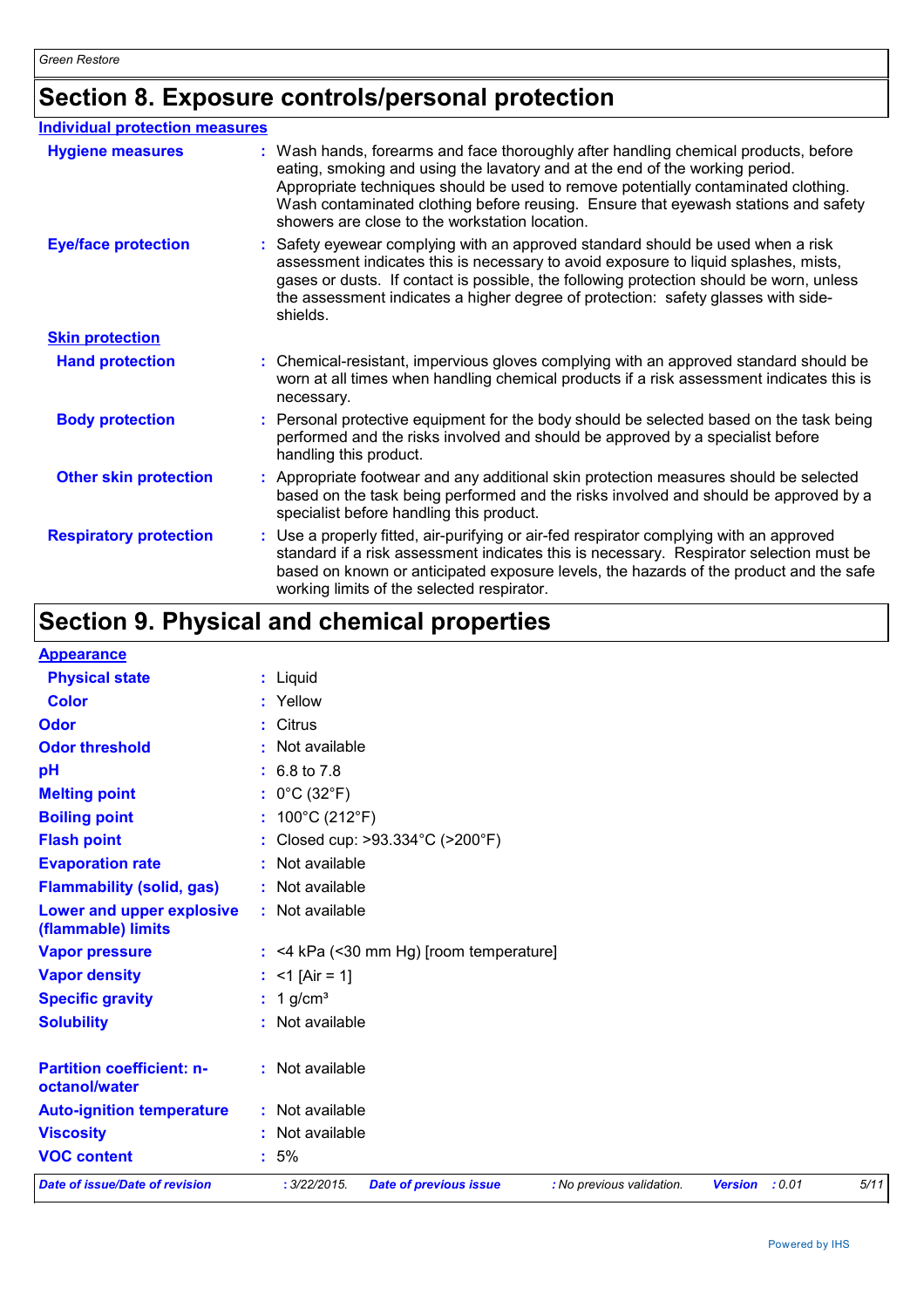### **Section 9. Physical and chemical properties**

VOCs are calculated following the requirements under 40 CFR, Part 59, Subpart C for Consumer Products and Subpart D for Architectural Coatings.

### **Section 10. Stability and reactivity**

| <b>Reactivity</b>                                   | : No specific test data related to reactivity available for this product or its ingredients.              |
|-----------------------------------------------------|-----------------------------------------------------------------------------------------------------------|
| <b>Chemical stability</b>                           | : The product is stable.                                                                                  |
| <b>Possibility of hazardous</b><br><b>reactions</b> | : Under normal conditions of storage and use, hazardous reactions will not occur.                         |
| <b>Conditions to avoid</b>                          | : No specific data.                                                                                       |
| <b>Incompatible materials</b>                       | : No specific data.                                                                                       |
| <b>Hazardous decomposition</b><br>products          | : Under normal conditions of storage and use, hazardous decomposition products should<br>not be produced. |

### **Section 11. Toxicological information**

#### **Information on toxicological effects**

**Acute toxicity**

| <b>Product/ingredient name</b>            | <b>Result</b> | <b>Species</b> | <b>Dose</b>            | <b>Exposure</b> |
|-------------------------------------------|---------------|----------------|------------------------|-----------------|
| (2-methoxymethylethoxy)<br>propanol       | LD50 Dermal   | Rabbit         | $ 9500 \text{ mg/kg} $ |                 |
|                                           | LD50 Oral     | Rat            | 5135 mg/kg             |                 |
| Alcohols, C12-13, ethoxylated   LD50 Oral |               | Rat            | $>10$ g/kg             |                 |
| 2-(2-butoxyethoxy) ethanol                | LD50 Dermal   | Rabbit         | 2700 mg/kg             |                 |
|                                           | LD50 Oral     | Rat            | $ 4500 \text{ mg/kg} $ |                 |

**Irritation/Corrosion**

| <b>Product/ingredient name</b>                         | <b>Result</b>            | <b>Species</b> | <b>Score</b> | <b>Exposure</b>                      | <b>Observation</b>       |
|--------------------------------------------------------|--------------------------|----------------|--------------|--------------------------------------|--------------------------|
| (2-methoxymethylethoxy)<br>propanol                    | Eyes - Mild irritant     | Human          |              | 8 milligrams                         | $\overline{\phantom{0}}$ |
|                                                        | Eyes - Mild irritant     | Rabbit         |              | 24 hours 500<br>milligrams           | $\overline{a}$           |
|                                                        | Skin - Mild irritant     | Rabbit         |              | 500<br>milligrams                    |                          |
| Alcohols, C12-13, ethoxylated Skin - Moderate irritant |                          | Rabbit         |              | 24 hours 500<br><b>I</b> microliters | $\overline{\phantom{a}}$ |
| 2-(2-butoxyethoxy) ethanol                             | Eyes - Moderate irritant | Rabbit         |              | 24 hours 20<br>milligrams            | $\blacksquare$           |
|                                                        | Eyes - Severe irritant   | Rabbit         |              | 20 milligrams                        |                          |

#### **Sensitization**

Not available.

#### **Mutagenicity**

Not available.

#### **Carcinogenicity**

Not available.

#### **Reproductive toxicity**

Not available.

*Date of issue/Date of revision* **:** *3/22/2015. Date of previous issue : No previous validation. Version : 0.01 6/11*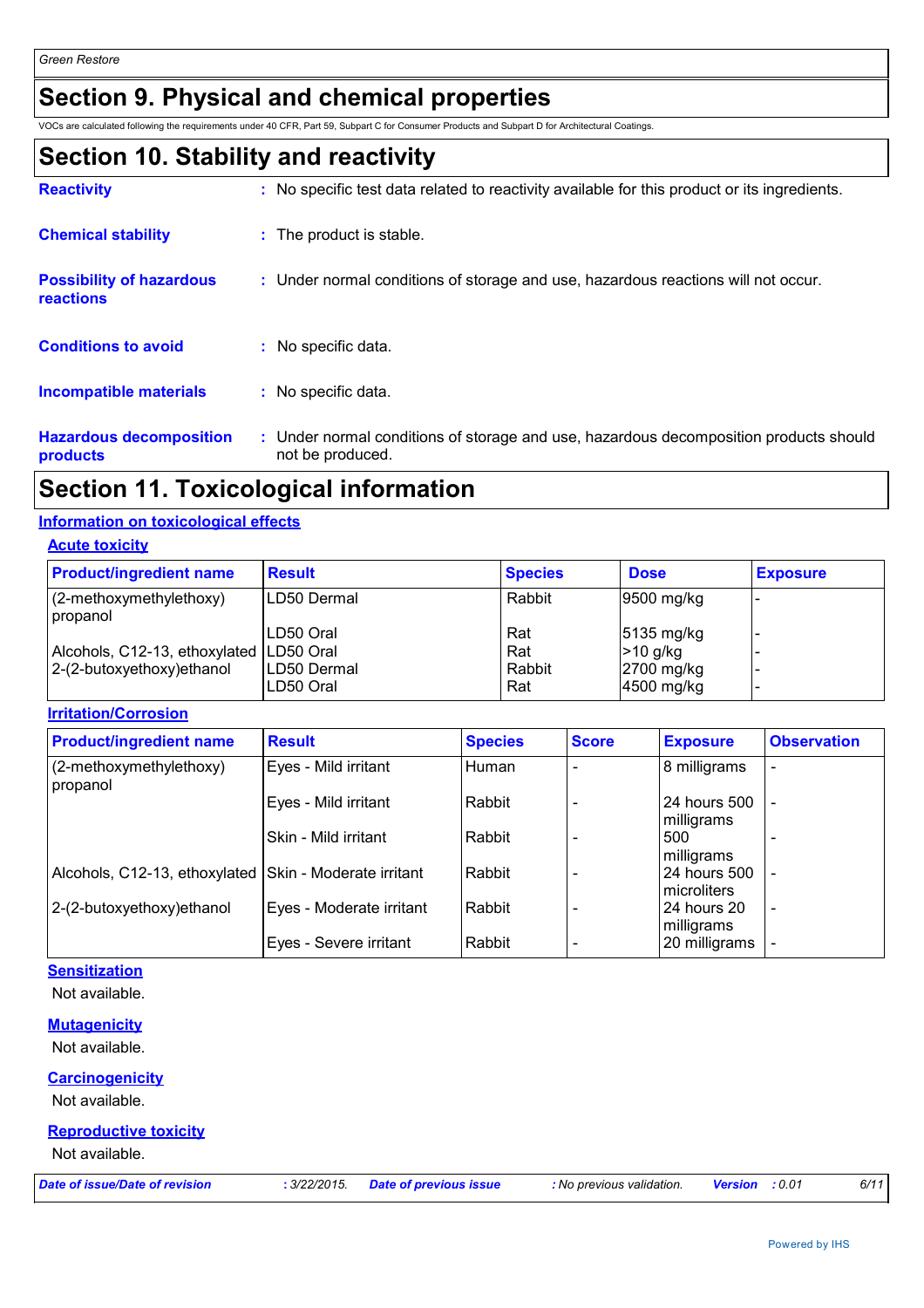## **Section 11. Toxicological information**

| <b>Teratogenicity</b><br>Not available.                                     |                                                                                          |
|-----------------------------------------------------------------------------|------------------------------------------------------------------------------------------|
| <b>Specific target organ toxicity (single exposure)</b><br>Not available.   |                                                                                          |
| <b>Specific target organ toxicity (repeated exposure)</b><br>Not available. |                                                                                          |
| <b>Aspiration hazard</b><br>Not available.                                  |                                                                                          |
| <b>Information on the likely</b><br>routes of exposure                      | : Not available                                                                          |
| <b>Potential acute health effects</b>                                       |                                                                                          |
| <b>Eye contact</b>                                                          | : No known significant effects or critical hazards.                                      |
| <b>Inhalation</b>                                                           | No known significant effects or critical hazards.                                        |
| <b>Skin contact</b>                                                         | : No known significant effects or critical hazards.                                      |
| <b>Ingestion</b>                                                            | No known significant effects or critical hazards.                                        |
|                                                                             | Symptoms related to the physical, chemical and toxicological characteristics             |
| <b>Eye contact</b>                                                          | : No specific data.                                                                      |
| <b>Inhalation</b>                                                           | : No specific data.                                                                      |
| <b>Skin contact</b>                                                         | : No specific data.                                                                      |
| <b>Ingestion</b>                                                            | : No specific data.                                                                      |
|                                                                             | Delayed and immediate effects and also chronic effects from short and long term exposure |
| <b>Short term exposure</b>                                                  |                                                                                          |
| <b>Potential immediate</b><br>effects                                       | : Not available                                                                          |
| <b>Potential delayed effects</b>                                            | : Not available                                                                          |
| <b>Long term exposure</b>                                                   |                                                                                          |
| <b>Potential immediate</b><br>effects                                       | : Not available                                                                          |
| <b>Potential delayed effects</b>                                            | : Not available                                                                          |
| <b>Potential chronic health effects</b>                                     |                                                                                          |
| Not available.                                                              |                                                                                          |
| <b>General</b>                                                              | No known significant effects or critical hazards.                                        |
| <b>Carcinogenicity</b>                                                      | No known significant effects or critical hazards.                                        |
| <b>Mutagenicity</b>                                                         | No known significant effects or critical hazards.                                        |
| <b>Teratogenicity</b>                                                       | No known significant effects or critical hazards.<br>÷.                                  |
| <b>Developmental effects</b>                                                | No known significant effects or critical hazards.<br>÷.                                  |
| <b>Fertility effects</b>                                                    | No known significant effects or critical hazards.                                        |
| <b>Numerical measures of toxicity</b>                                       |                                                                                          |

**Acute toxicity estimates**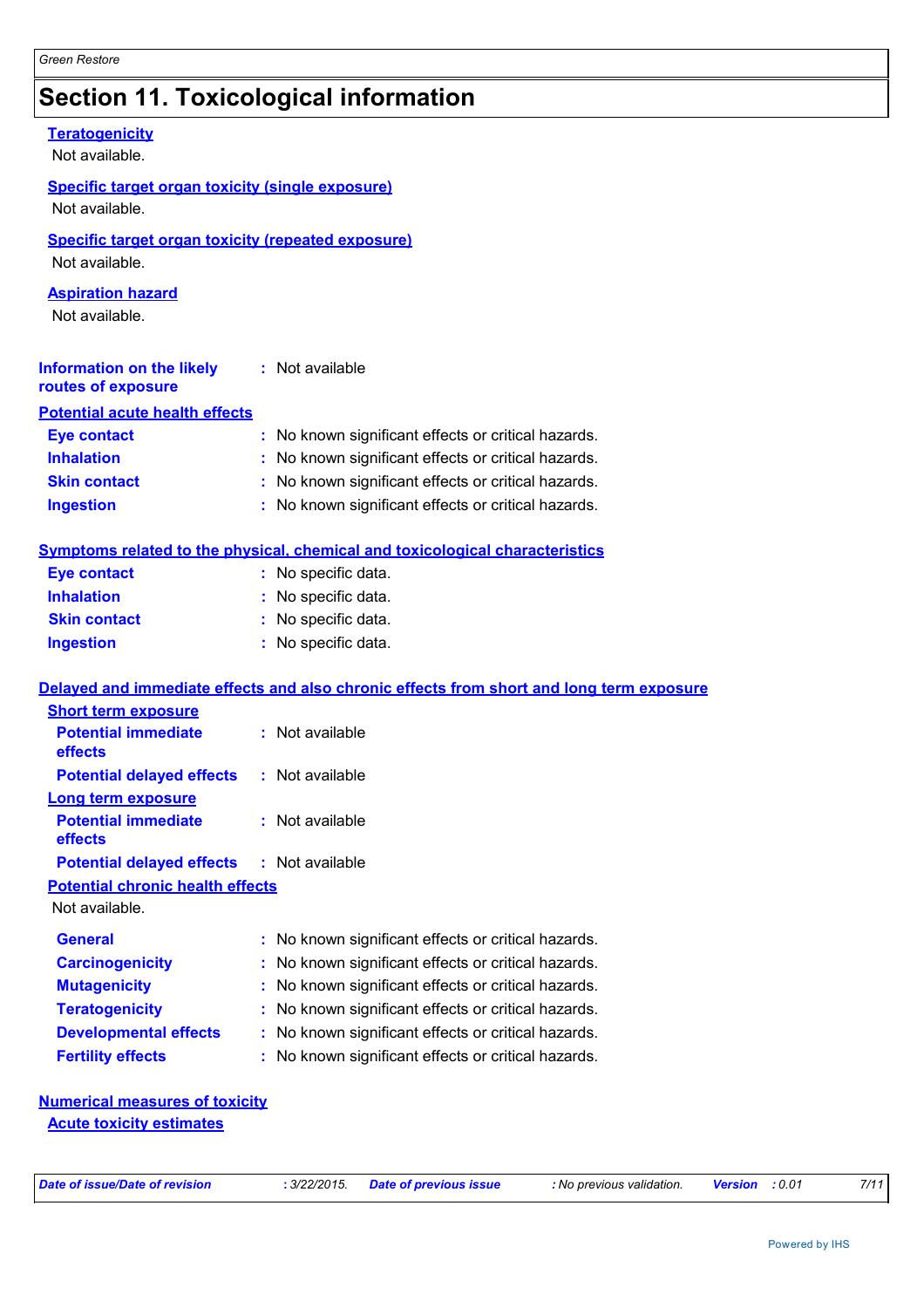### **Section 11. Toxicological information**

| <b>Route</b> | <b>ATE value</b> |
|--------------|------------------|
| Oral         | 194152.1 mg/kg   |
| Dermal       | 270000 mg/kg     |

### **Section 12. Ecological information**

| <b>Toxicity</b>                |                                                                                                         |                                                                                                |                                 |  |  |  |
|--------------------------------|---------------------------------------------------------------------------------------------------------|------------------------------------------------------------------------------------------------|---------------------------------|--|--|--|
| <b>Product/ingredient name</b> | <b>Result</b>                                                                                           | <b>Species</b>                                                                                 | <b>Exposure</b>                 |  |  |  |
| Alcohols, C12-13, ethoxylated  | Acute EC50 460 µg/l Fresh water<br>Acute LC50 960 µg/l Fresh water<br>Chronic NOEC 320 µg/l Fresh water | Daphnia - Daphnia magna<br>Fish - Pimephales promelas<br>Fish - Pimephales promelas -<br>Adult | 48 hours<br>96 hours<br>30 days |  |  |  |
| 2-(2-butoxyethoxy)ethanol      | Acute LC50 1300000 µg/l Fresh water                                                                     | Fish - Lepomis macrochirus                                                                     | 96 hours                        |  |  |  |

#### **Persistence and degradability**

Not available.

#### **Bioaccumulative potential**

| <b>Product/ingredient name</b>                                             | ⊺LoɑP <sub>ow</sub> | <b>BCF</b> | <b>Potential</b> |
|----------------------------------------------------------------------------|---------------------|------------|------------------|
| $(2-methoxymethylethoxy)$<br>propanol                                      | 0.004               |            | l low            |
| Alcohols, C12-13, ethoxylated 2.03 to 5.26<br>$ 2-(2-butoxyethoxy)ethanol$ |                     | 232.5      | l low<br>l low   |

#### **Mobility in soil**

**Soil/water partition coefficient (KOC) :** Not available

**Other adverse effects** : No known significant effects or critical hazards.

### **Section 13. Disposal considerations**

| <b>Disposal methods</b> | : The generation of waste should be avoided or minimized wherever possible. Disposal<br>of this product, solutions and any by-products should at all times comply with the<br>requirements of environmental protection and waste disposal legislation and any<br>regional local authority requirements. Dispose of surplus and non-recyclable products<br>via a licensed waste disposal contractor. Waste should not be disposed of untreated to<br>the sewer unless fully compliant with the requirements of all authorities with jurisdiction.<br>Waste packaging should be recycled. Incineration or landfill should only be considered<br>when recycling is not feasible. This material and its container must be disposed of in a<br>safe way. Empty containers or liners may retain some product residues. Avoid<br>dispersal of spilled material and runoff and contact with soil, waterways, drains and<br>sewers. |
|-------------------------|----------------------------------------------------------------------------------------------------------------------------------------------------------------------------------------------------------------------------------------------------------------------------------------------------------------------------------------------------------------------------------------------------------------------------------------------------------------------------------------------------------------------------------------------------------------------------------------------------------------------------------------------------------------------------------------------------------------------------------------------------------------------------------------------------------------------------------------------------------------------------------------------------------------------------|
|-------------------------|----------------------------------------------------------------------------------------------------------------------------------------------------------------------------------------------------------------------------------------------------------------------------------------------------------------------------------------------------------------------------------------------------------------------------------------------------------------------------------------------------------------------------------------------------------------------------------------------------------------------------------------------------------------------------------------------------------------------------------------------------------------------------------------------------------------------------------------------------------------------------------------------------------------------------|

| Date of issue/Date of revision | : 3/22/2015 Date of previous issue | : No previous validation. | <b>Version</b> :0.01 | 8/11 |
|--------------------------------|------------------------------------|---------------------------|----------------------|------|
|                                |                                    |                           |                      |      |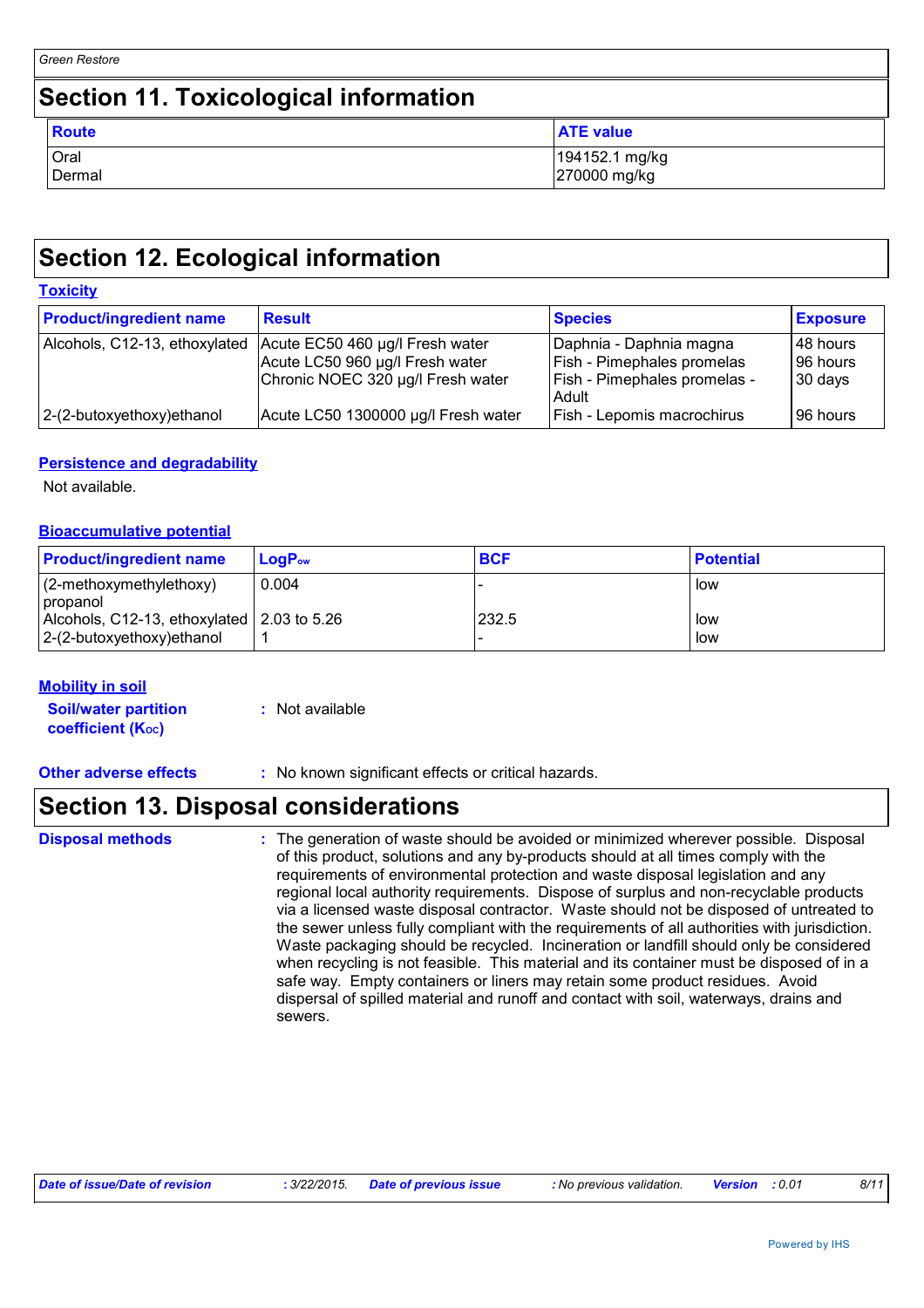### **Section 14. Transport information**

|                                      | <b>DOT Classification</b> | <b>IMDG</b>              | <b>IATA</b>              |
|--------------------------------------|---------------------------|--------------------------|--------------------------|
| <b>UN number</b>                     | Not regulated             | Not regulated            | Not regulated            |
| <b>UN proper shipping</b><br>name    | $\overline{\phantom{a}}$  |                          | $\overline{\phantom{0}}$ |
| <b>Transport hazard</b><br>class(es) | $\overline{\phantom{a}}$  | $\overline{\phantom{0}}$ | $\overline{\phantom{0}}$ |
| <b>Packing group</b>                 | $\overline{\phantom{a}}$  | $\overline{\phantom{0}}$ | $\overline{\phantom{a}}$ |
| Environmental<br>hazards             | No.                       | No.                      | No.                      |
| <b>Additional</b><br>information     | $\overline{\phantom{a}}$  |                          | $\overline{\phantom{0}}$ |

**Special precautions for user** : Transport within user's premises: always transport in closed containers that are upright and secure. Ensure that persons transporting the product know what to do in the event of an accident or spillage.

**Transport in bulk according :** Not available. **to Annex II of MARPOL 73/78 and the IBC Code**

### **Section 15. Regulatory information**

**U.S. Federal regulations : United States inventory (TSCA 8b)**: All components are listed or exempted.

**Clean Air Act Section 112 (b) Hazardous Air Pollutants (HAPs) :** Listed **SARA 311/312**

**Classification :** Not applicable

**Composition/information on ingredients**

| <b>Name</b>                     | $\frac{9}{6}$ | <b>Fire</b> | <b>Sudden</b><br>hazard release of<br><b>pressure</b> | <b>Reactive</b> | Immediate<br>(acute)<br>health<br><b>hazard</b> | <b>Delayed</b><br>(chronic)<br>health<br>hazard |
|---------------------------------|---------------|-------------|-------------------------------------------------------|-----------------|-------------------------------------------------|-------------------------------------------------|
| (2-methoxymethylethoxy)propanol | - 5           | Yes.        | No.                                                   | No.             | Yes.                                            | No.                                             |
| Alcohols, C12-13, ethoxylated   | - 5           | No.         | No.                                                   | No.             | Yes.                                            | No.                                             |
| 2-(2-butoxyethoxy) ethanol      | $0 - 1$       | Yes.        | No.                                                   | No.             | Yes.                                            | No.                                             |

#### **SARA 313**

|                                                  | <b>Product name</b>       | <b>CAS number</b> | $\frac{9}{6}$ |
|--------------------------------------------------|---------------------------|-------------------|---------------|
| <b>Form R - Reporting</b><br><b>requirements</b> | 2-(2-butoxyethoxy)ethanol | $112 - 34 - 5$    |               |

SARA 313 notifications must not be detached from the SDS and any copying and redistribution of the SDS shall include copying and redistribution of the notice attached to copies of the SDS subsequently redistributed.

#### **State regulations**

| Date of issue/Date of revision | 3/22/2015. | <b>Date of previous issue</b> | : No previous validation. | <b>Version</b> : 0.01 | 9/11 |
|--------------------------------|------------|-------------------------------|---------------------------|-----------------------|------|
|                                |            |                               |                           |                       |      |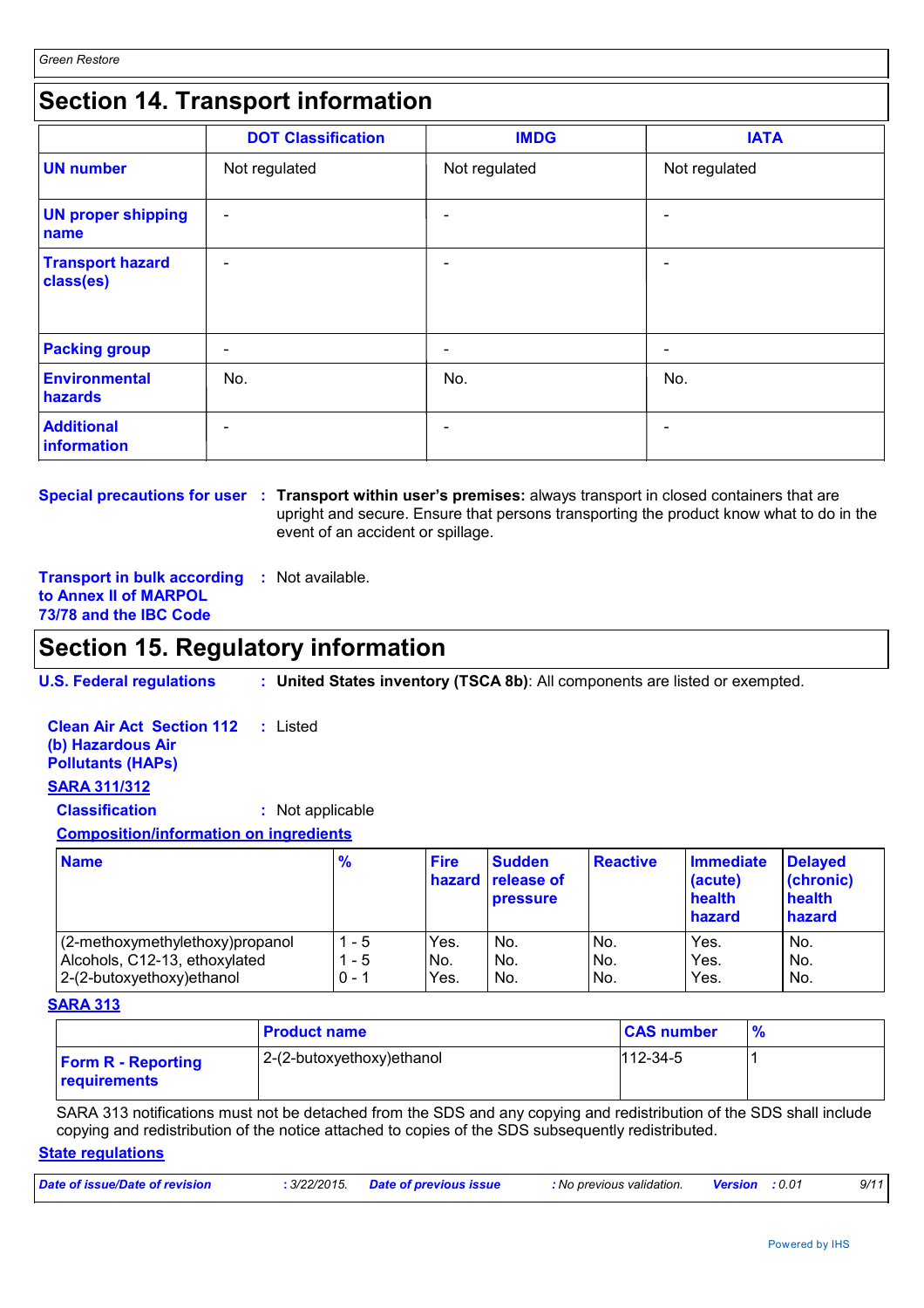### **Section 15. Regulatory information**

#### **International regulations**

**Canada inventory :** All components are listed or exempted.

### **Section 16. Other information**

#### **Hazardous Material Information System (U.S.A.)**



**Caution: HMIS® ratings are based on a 0-4 rating scale, with 0 representing minimal hazards or risks, and 4 representing significant hazards or risks Although HMIS® ratings are not required on SDSs under 29 CFR 1910. 1200, the preparer may choose to provide them. HMIS® ratings are to be used with a fully implemented HMIS® program. HMIS® is a registered mark of the National Paint & Coatings Association (NPCA). HMIS® materials may be purchased exclusively from J. J. Keller (800) 327-6868.**

**The customer is responsible for determining the PPE code for this material.**

#### **National Fire Protection Association (U.S.A.)**



**Reprinted with permission from NFPA 704-2001, Identification of the Hazards of Materials for Emergency Response Copyright ©1997, National Fire Protection Association, Quincy, MA 02269. This reprinted material is not the complete and official position of the National Fire Protection Association, on the referenced subject which is represented only by the standard in its entirety.**

**Copyright ©2001, National Fire Protection Association, Quincy, MA 02269. This warning system is intended to be interpreted and applied only by properly trained individuals to identify fire, health and reactivity hazards of chemicals. The user is referred to certain limited number of chemicals with recommended classifications in NFPA 49 and NFPA 325, which would be used as a guideline only. Whether the chemicals are classified by NFPA or not, anyone using the 704 systems to classify chemicals does so at their own risk.**

#### **History**

| Date of printing                  | $\div$ 3/22/2015.                                                                                                                                                                                                                                                                                                                                                                                                                                                                                                                                                              |  |
|-----------------------------------|--------------------------------------------------------------------------------------------------------------------------------------------------------------------------------------------------------------------------------------------------------------------------------------------------------------------------------------------------------------------------------------------------------------------------------------------------------------------------------------------------------------------------------------------------------------------------------|--|
| Date of issue/Date of<br>revision | : 3/22/2015.                                                                                                                                                                                                                                                                                                                                                                                                                                                                                                                                                                   |  |
| Date of previous issue            | : No previous validation.                                                                                                                                                                                                                                                                                                                                                                                                                                                                                                                                                      |  |
| <b>Key to abbreviations</b>       | $\therefore$ ATE = Acute Toxicity Estimate<br><b>BCF</b> = Bioconcentration Factor<br>GHS = Globally Harmonized System of Classification and Labelling of Chemicals<br>IATA = International Air Transport Association<br>IBC = Intermediate Bulk Container<br><b>IMDG = International Maritime Dangerous Goods</b><br>LogPow = logarithm of the octanol/water partition coefficient<br>MARPOL 73/78 = International Convention for the Prevention of Pollution From Ships,<br>1973 as modified by the Protocol of 1978. ("Marpol" = marine pollution)<br>$UN = United Nations$ |  |
| <b>References</b>                 | : Not available                                                                                                                                                                                                                                                                                                                                                                                                                                                                                                                                                                |  |

#### **Indicates information that has changed from previously issued version.**

**Notice to reader**

| Date of issue/Date of revision | : 3/22/2015 Date of previous issue | : No previous validation. | <b>Version :</b> 0.01 | 10/11 |
|--------------------------------|------------------------------------|---------------------------|-----------------------|-------|
|                                |                                    |                           |                       |       |